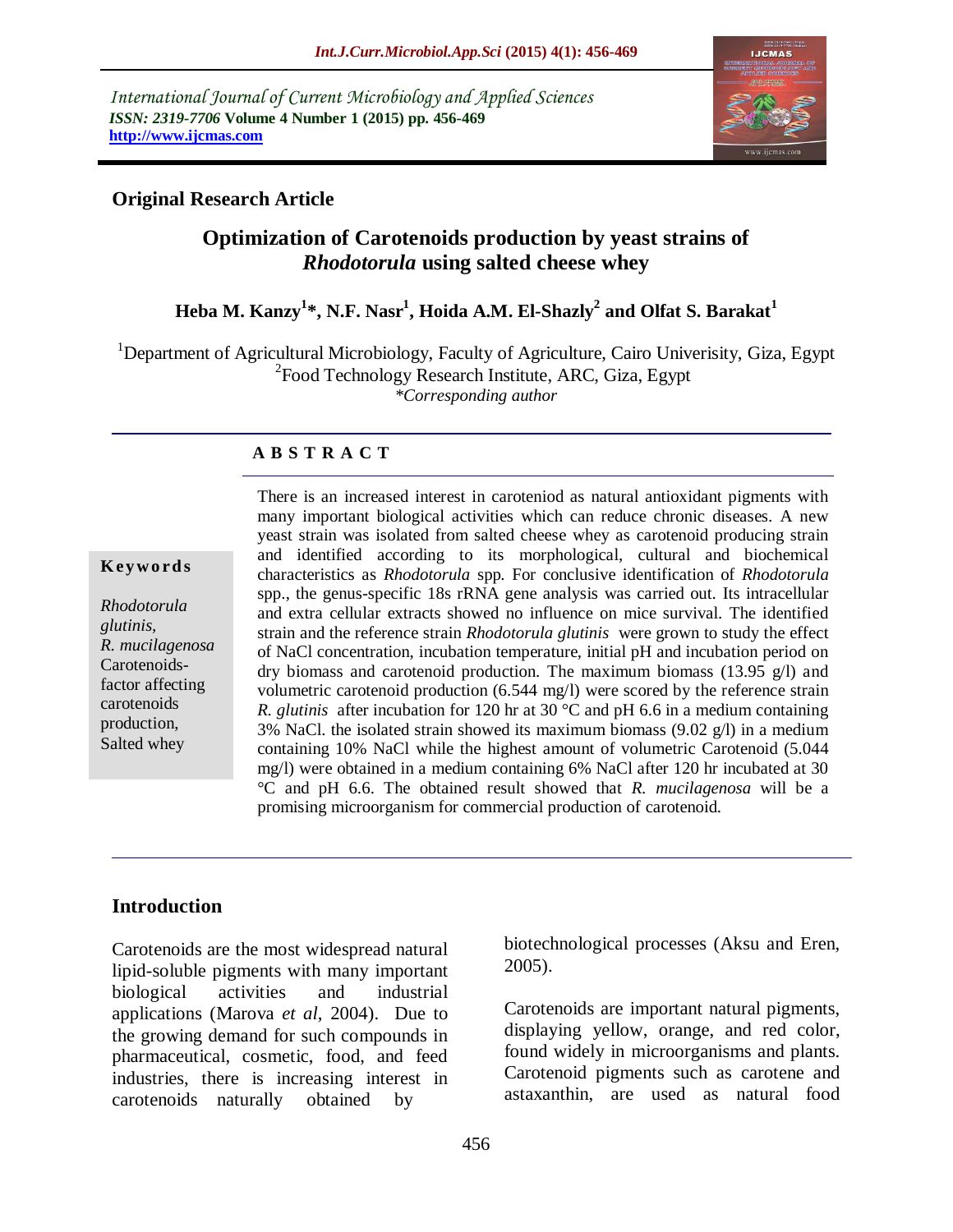colorants or feed additives in aquacultures. Several studies have shown that carotenoids combat various types of cancer and other diseases because of their antioxidant and/or provitamin A potential (Valduga *et al.* 2009). Also, Marova *et al.* (2012) reported that, carotenoid have important biological activity due to their provitamin A activity and properties resulting in potential health benefits such as strengthening the immune system and decreasing the risks of degenerative diseases Furthermore, carotenoids have antioxidant action by neutralizing free radicals as electron donors. Thus, carotenoids as antioxidants prevent the damage caused on living cells by free radicals and have ability to reduce chronic diseases.

Carotenoids are produced primarily by filamentous fungi and yeasts and by some species of bacteria, algae and lichens. Among microbial sources of carotenoids, specific yeasts strains takes advantage of the utilization of the whole biomass, efficiently enriched for particular metabolites .yeasts such as *Phafia rhodozyma* and *Rhodotorula glutinis* are of commercial interest (*Martines et al. 2009)* Carotenoid production by fermentation can become industrially feasible if the cost of production can be minimized by use of cheap industrial byproducts as nutrient sources. A number of studies have been carried out in recent years on the fermentation of various agricultural wastes of (oats, wheat, barley, corn, rice, sugar cane molasses, grape must and cheese whey) to produce carotenoid by different strains in shake flask fermentation (*Certik et al., 2009*).Whey is a by-product of the cheese industry contains approximately 4.5% lactose, 0.8% protein, 1% salt, and 0.1– 0.8% lactic acid. Furthermore, the high chemical oxygen demand (COD) (50 kg  $O_2/t$ permeate) of whey makes its disposal a pollution problem. Therefore, the use of

whey in an inexpensive fermentation medium has long been of industrial interest. Lactose in whey is a suitable carbon source for many microorganisms. In addition, whey is rich in minerals and contains vitamins, which may provide valuable nutrients to stimulate cell growth and product formation. One of the promising ways to use lactose in whey is to use it as a low-cost carbon source for the production of carotenoid by fermentation (Frengova,*et al.,* 1994).

*Rhodotorula* yeasts produce characteristic carotenoid, such as β-carotene, torulene, and torularhodin in various proportions (Frengova *et al*., 2004). This study aims to investigate growth and carotenoid production by isolated and reference strains of *Rhodotoruola* using salted cheese whey on a batch-scale fermentation level. Further more, optimization of carotenoid production conditions by *Rhodotoruola* was studied

# **Materials and Methods**

**Raw material:** salted Cheese whey (NaCl 8% or 1%) was obtained from The Dairy Plant of Agricultural Research Center, Giza, Egypt.

**Microorganisms:** *Rhodotoruola glutinis* was obtained from Fungal Center of Al-Azher University. The strain was subcultured and maintained on a potato dextrose agar at 4 °C.

## **Chemical analysis of cheese whey sample**:

Different chemical analysis i.e., moisture (drying at 105 °C), total solid, ash, total nitrogen (micro kjeldahl) and protein content were determined and calculated according to AOAC (2000). Lactose content was estimated by phenol-sulfuirc acid method (Dubois *et al*., 1956), and fat content was determined according to Mistry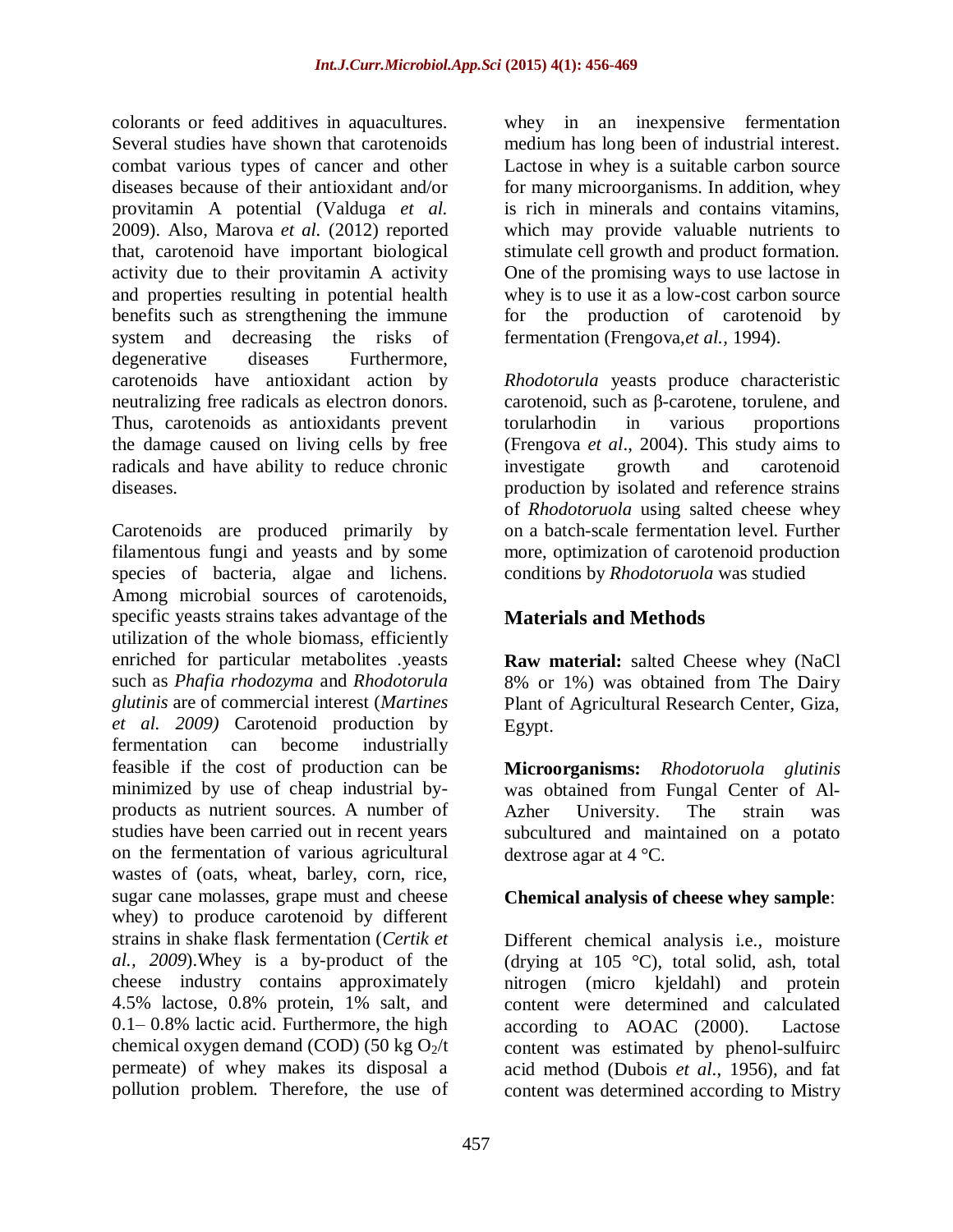and Hassan (1992). The pH of samples was measured by a pH-meter (Orion SA720,  $U.S.A.$ )

### **Microbiological analysis of cheese whey**

Total bacterial counts and total spore forming bacteria were determined on nutrient agar medium according to Harring and MacCance (1976), yeast and molds were determined on Potatoes dextrose agar medium according to Barnett *et al.* (2000), lactic acid bacteria was counting on MRS medium according to De Man *et al*. (1960), coliform group were determined on MacConkey agar medium according to Holt and Krieg (1994) and halotlerant bacteria was determined on plate count agar medium (Difco Manual, 1984) contained diffident concentrations of NaCl 4%, 5%, 6%, 7%, 8% and 9%.

**Isolation and identification of carotenogenic yeast strain:** For isolation of yeast strain, Ten ml of whey were inoculated in 250 ml conical flask containing 100 ml of Potato Dextrose broth (potatoes extract 20%, dextrose 2%) (Barnett *et al.,*2000) and incubated at 25-30 ºC for 48 hr. Loop full of cultures which give good growth was streaked on Potato Dextrose agar (PDA) plates and incubated at 25-30 ºC for 72 hr, then well separated, yellow to red colonies were isolated. Cultures that exhibited the good coloration were subcultured and repeatedly streaked on PDA for purification. The purity of the isolated strains was verified by microscopic examination, the isolates were identified morphologically and biochemically (Barnett *et. al.,* 2000) and genetically by PCR and sequencing of Sigma (Boom *et al*., 1990 and Mokhtari *et al*., 2011).

**Biochemical tests for identification:** For fermentation test of carbohydrates, purple broth base (Difco, 1984) medium was

recommended for carbohydrates fermentation necessary for the identification of pure cultures. About 1% (W/V) of the tested carbohydrates (such as; soluble starch, sucrose, Manitol, sorbitol, lactose, Fructose, Mannose) was also added to the medium with inverted Durham tubes (autoclaved at 121ºC for 15 min). Tubes were inoculated with the pure strain and incubated at 30 ºC for 18-48 hr. yellow color is indicated for acid production while bubbles in Durham tube indicated for gas production.

Also, grow of isolated strain was tested in Nutrient broth medium (APHA, 1971) contained 10 and 16% NaCl and 50 and 60% glucose.

## **Molecular identification**

**Yeast genomic DNA isolation:** Yeast colonies were picked from complete medium (CM) selective plates after two days growth at 30°C. Alternatively, single colonies were picked from those plates and inoculated into 2 ml of rich medium Yeast Peptone Dextrose (YPD), and grown in a shaking water bath at 30°C for approximately 24 hours. Cells from 1.5 ml of the overnight cultures were pelleted in a micro-centrifuge tube and the cell pellets were resuspended in 200 μl of lysis buffer [2% Triton X-100, 1% SDS, 100 mM NaCl, 10 mM Tris-HCl (pH 8.0), 1 mM EDTA (pH 8.0)](Hoffman and Winston, 1987). The oligonucleotide concentration was determined spectrophotometericaly by O.D. reading at wave length 260 nm and 280 nm. The DNA purity was determined using both O.D. ratio; 260 / 280 nm (1.6-2) which indicates that the DNA solutions is well purified (Charles, 1970). Primer selection was performed according to the primer analysis software Oligo 4.1 (National Biosciences Inc., Plymouth, MN, USA).The oligonucleotides were synthesized on an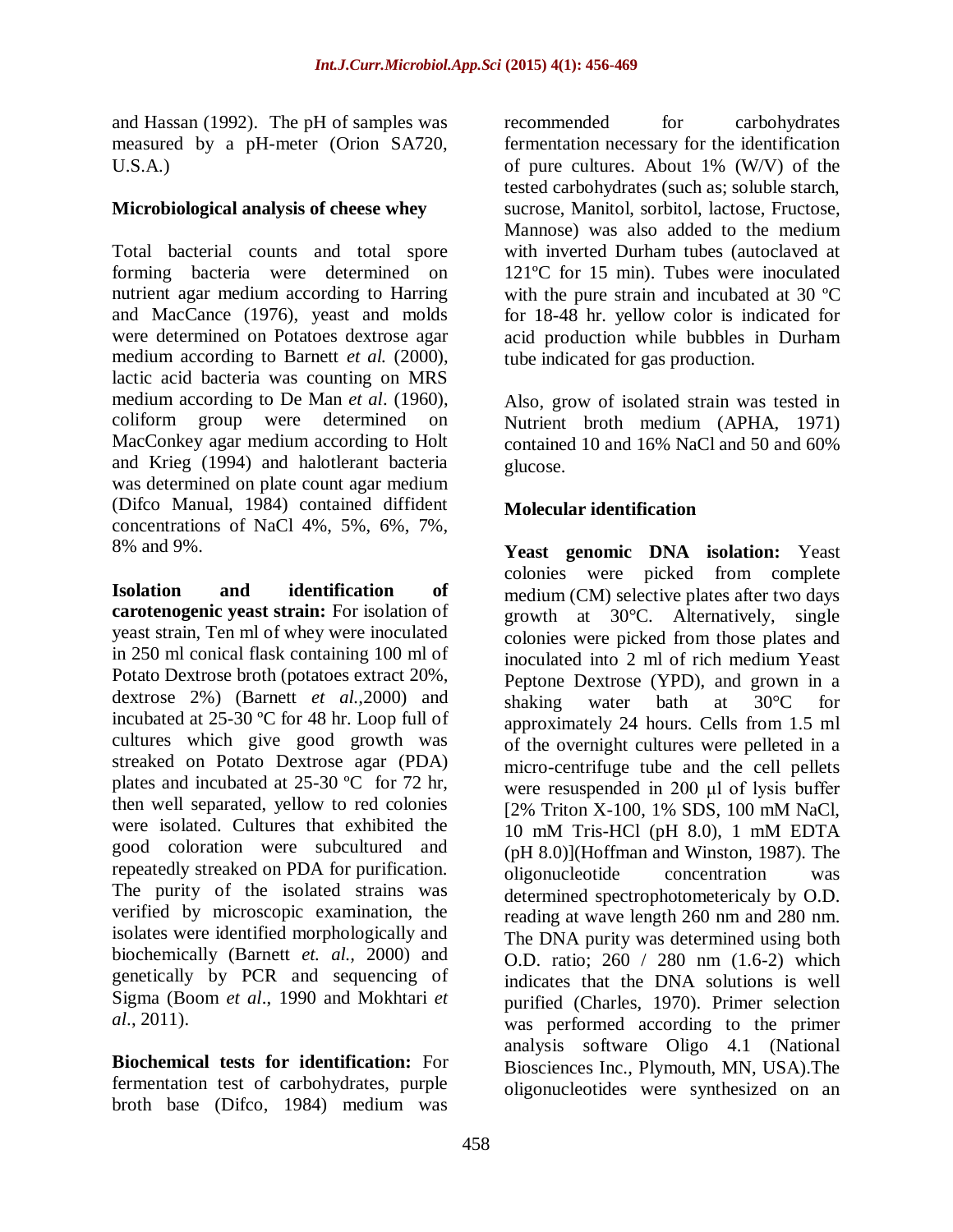ABI392 DNA\RNA synthesizer (Brown and Grzybowski, 1995). The two oligonucleotide sequences used as primers in this study were: ITS1 5' TC. C.GTAGGTGAAC. C.TGCGG 3' (sense) and ITS4 5' TC. C.TC. C.GCTTATTGATATGC 3' (antisense) characterized as described by Gene JET™ PCR Purification Kit (Thermo) # K0701. These primers are capable of amplifying nearly DNA lenght (approximately 850-bp) fragments from many microbial genera.

**PCR amplification for identification and phylogenetic analysis:** Thermocycling amplification by PCR was made by using Maxima Hot Start PCR Master Mix (Thermo#K0221). PCR was optimized by using the following for  $25\mu l$  master mix: 500ng of DNA as a template,2.5mM MgCl2,  $0.3\mu$ M of each primer, 12.5 $\mu$ l of Maxima SYBR Green/ROX qPCR Master Mix (2X) containing 25mM concentration of each deoxynucleoside triphosphate, and 1U of Taq polymerase per ml and complete the volume to  $25\mu l$  by Water, nuclease-free. The PCR conditions consisted of initial denturation 95 °C for 10 min, then 35 cycles each consisted of denaturation 95°C for 30 sec., annealing 52°C for 1 min, extension 72°C for 1 min, and Final extension step 72°C for 15 min. The amplifications were performed in a Perkin-Elmer GeneAmp PCR System 2400 thermocycler. The amplicons were stored at 4ºC until electrophoresis was carried out. The molecular weights of the PCR products were determined by electrophoresis in 0.8% agrose gel and staining with eithidium bromide. Product sizes were determined by reference to 850pb molecular size ladder. The tree generated from PhyML program was displayed using iTOL/ interactive tree of life online display tool.

### **Toxicity assay of the isolated strain:** After

five days of incubation on 120 rpm at 30 °C in Potatoes Dextrose broth medium; the biomass was collected by centrifugation at 10000 rpm for 5 minutes. The supernatant was used as source of exotoxins.

**The endotoxins of** *Rhodotoruola* **strain:**  with different concentration of biomass (250,500,1000,1500,2000 ppm dry weight) were extracted with 5% acetic acid using ultrasonic cell disrupter equipped with microtip probe of 400 Watt (ULTRASONIC Gex 750). Disrupted cells were examined microscopically to ensure complete rupture of cells. Disrupted cells were then centrifuged at 5000 rpm for 5 minutes and the supernatant was retained for toxicity test. To determine the dose response curve, male Albino Swiss mice weighting  $20\pm 2$  g were obtained from animal Housing Division, National Cancer Institute, Cairo, Egypt. Potency was expressed as mice units (MU), where 1 MU is defined as amount of toxins required for killing 20 g mice in 15 minutes. The survival time was measured from the completion of the intraperitonial (i.p.) injection to the last breath (AOAC, 2000). To adjust the survival time around 5-8 minutes, a preliminary toxicity determination was performed using 3 mice for each sample preparation dose. The mice were previously blocked for weight. Yeast extract was intraperitonial (i.p.) injected into  $20\pm2$  g male mice to detect any toxic activity in the crude extract of the collected samples. One ml of toxins samples were injected into  $20\pm 2$  g male mice to detect any toxic activity (Agrawal et al., 2012). Toxicity was observed and death times were recorded.

**Production of carotenoid**: production of carotenoid pigment was studied using yeast strain isolated from salted cheese whey and reference stain of *Rhodotoruola glutinis* which was obtained from fungal center of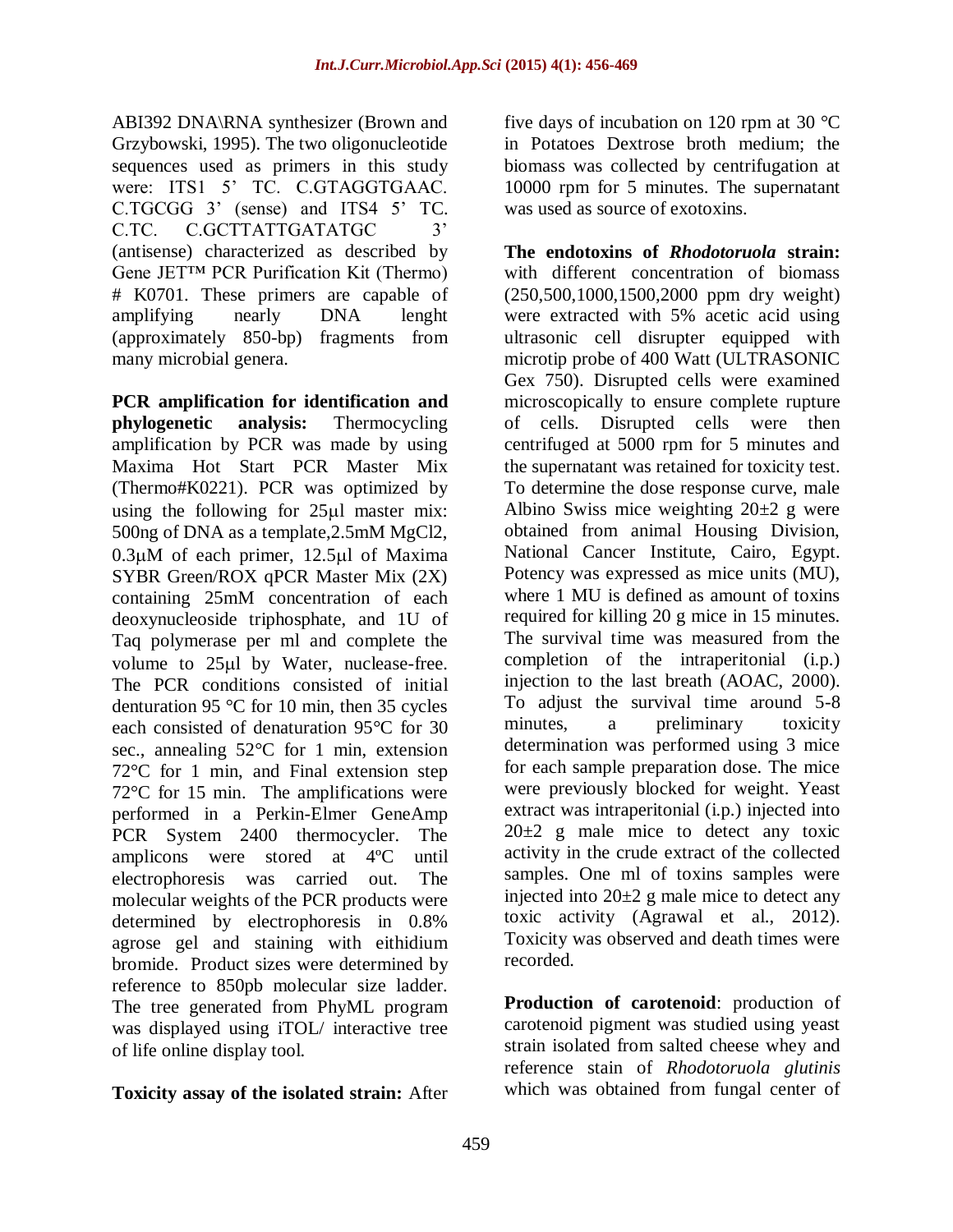Al-Azher University for comparison.

**Preparation of inoculum:** Pure cultures of the examined yeast from PDA slants (24 hr) were transferred into conical flasks containing 100 ml of P D Broth. Flasks were incubated at 30°C for 24 hr in water bath shaker (Lab line, shaker bath, USA) at 120 rpm (Bhosale and Gradre, 2001).

### **Treatment of salted cheese whey**

Salted Whey was boiled for 20 min and cooled, clear filtrate was obtained by filtering it through muslin cloth. The whey obtained was sterilized by autoclaving at 121°C for 15 min (Gupte and Nair, 2010).

**Experiment:** Reference strain of *Rhodotorula glutenis* and the isolated strain were cultivated in 250 ml conical flasks containing 100 ml of cheese whey with 8% NaCl. Each flask was inoculated with 3 %, (v/v) and incubated at 30 ºC for 5 days in water bath shaker at 120 rpm. During incubation, samples were withdrawn every 24 hr, for determination of cell growth as dry cell biomass (g/l), volumetric carotenoid (mg  $/$  l) and cellular carotenoid ( $\mu$ g/g dry yeast). All shacked flask experiments were carried out in triplicates.

#### **Optimization of growth parameters for production of carotenoid by the yeast strains**

**Determination of incubation period for production of carotenoid:** *Rhodotorula glutenis* and the isolated strain were cultivated in 250 ml conical flasks containing 100 ml of cheese whey with 8% NaCl. Each flask was inoculated with 3 %  $(v/v)$  of inoculum and incubated at 30 °C for 5 days on water bath shaker at 120 rpm. During incubation, samples were withdrawn every 24 hr for determination of cell growth as dry cell biomass (g/l), volumetric carotenoid (mg / l) and cellular carotenoid (µg/g dry yeast). All shake flask experiments were carried out in triplicate.

**Effect of NaCl:** To study the effect of NaCl on yeast growth and carotenoid production by the red isolated yeast and the reference strain, different concentration of NaCl (1%, 3%, 6%, 8%, 9% and10%) were separately added to the sterilized cheese whey which inoculated by strain cultures (24 hr) and incubated at 30ºC on a shaker water bath at 120 rpm for 5 days. At different time intervals (24, 48, 72, 96 and 120 hr), dry cell mass, and carotenoid concentrations were determined.

**Incubation temperature:** The growth medium (cheese whey contained the optimum NaCl concentration) (3%-6%) was inoculated and incubated at different temperatures (25, 30, 35 and 40  $^{\circ}$ C) on a shaker water bath at 120 rpm for 5 days. the media were tested for dry cell mass and carotenoid concentration every 24 hr.

**Effect of initial pH:** The growth medium (obtained after studying the different NaCl concentration) (3%-6%) was adjusted at pH values (4, 5.2, 6.6, 7.2 and 7.8) ,then inoculated and incubated at optimum temperature (30ºC ) on a shaker water bath at 120 rpm for 5 days. The media were tested for dry cell mass and carotenoid concentration during the incubation period.

### **Analytical methods**

**Cell yield (Biomass) determination:** Cell dry weight was determined by first harvesting after centrifugation of growth medium (ca 10 ml) at 5000 rpm for 10 min and washed twice with distilled water. The cells (triplicate samples) were then dried at 105 ºC to a constant weight (Frengova *et al.,*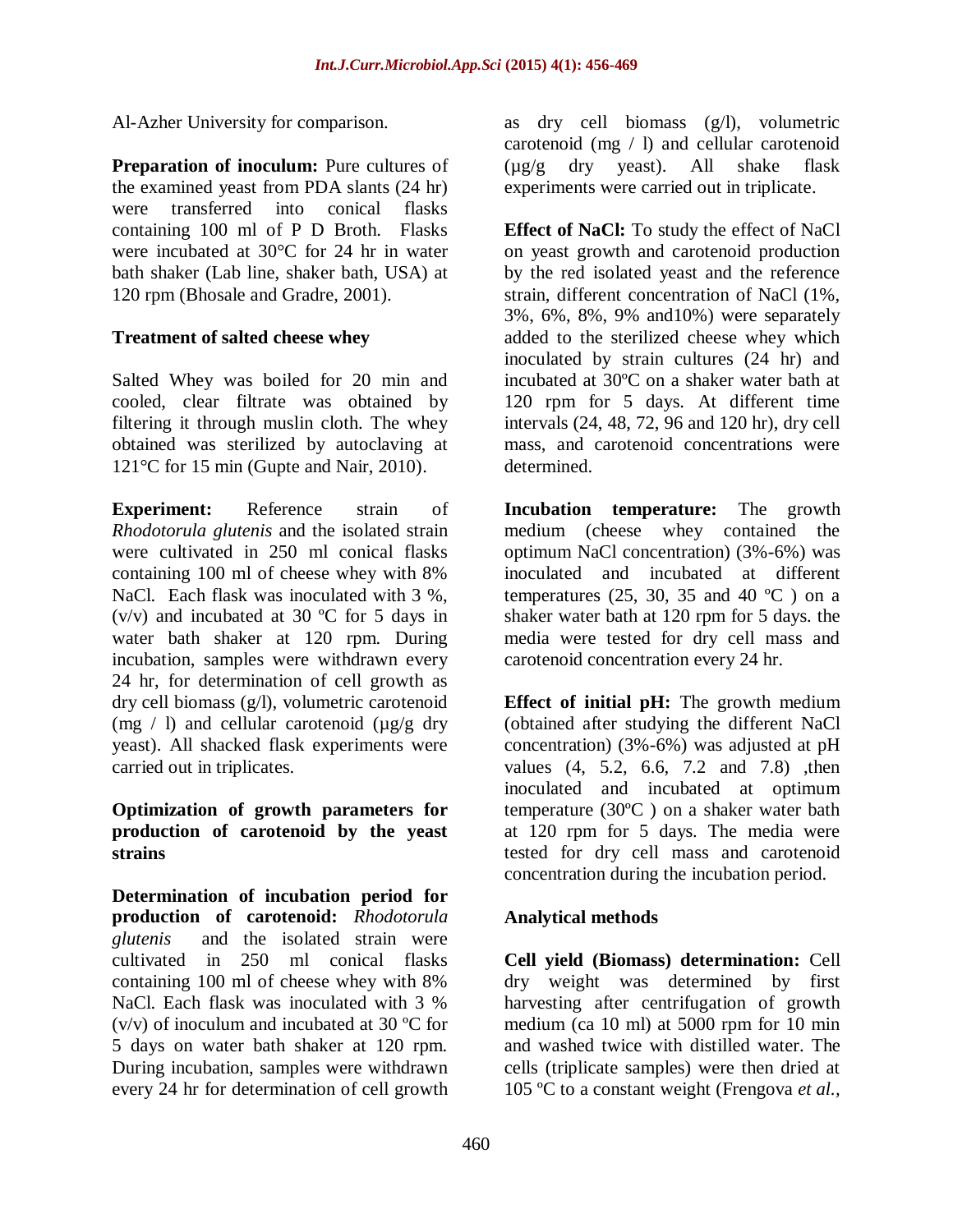1994).

**Determination of pH values:** pH values of the samples were determined by using the method of Tansey, (1973) in 10 ml of growth medium with a pH meter (Jenway, 3510, UK). Three readings were taken per a sample.

**Determination of carotenoid:** To extract carotenoid, 10 ml of sample were taken from each flask at time intervals. Cells were harvested by centrifugation (4000 rpm for 10 min), the cell pellet was washed three times with distilled water resuspended in one ml dimethyl sulfoxide (DMSO) preheated to 55ºC and the mixture was vortexed for 10 sec. After centrifugation, the pigment DMSO solution was pipetted off and the DMSO extraction was repeated three times. The total carotenoid was determined according to (Sedmak *et al*., 1990 and Mokhtari *et al*., 2011) by measuring the optical density using T60u spectrophotometer PG instruments LTD Germany at 501nm. The total carotenoid content of the yeast cells was calculated and expressed as cellular Carotenoids ( $\mu$ g $\gtrsim$  dry yeast) and as volumetric carotenids (mg / l) of culture. The extinction coefficient  $(E_{1cm}^{1\%})$  2040was used, according to the following equation:

Volumetric carotenids (mg /l) =  $\underline{A}$ . V. 10<sup>6</sup>  $E_{1cm}^{1\%}.100$ 

Where:

A: absorbance at 501 nm V: Total volume  $E_{1 \text{cm}}^{1\%}$ : extinction coefficient Cellular Carotenoids (mg /g dry cells)  $=$ carotenoids/l Dry cell weight g/l

All the above operations were performed under subdued light in order to avoid pigment degradation.

**Statistical analysis:** The layout of experiment was determined as complete randomized block design (CRBD) with three replicates of each treatment. All percentages were transformed to arcsine to be analyzed. Data were subjected to convenient statistical analysis methods for calculations of means using MSTATC software. Mean separations was estimated by calculating LSD values at alpha 5% according to Snedecor and Cochran (1980).

### **Results and Discussion**

Chemical composition and microbiological load of the salted cheese whey samples were determined before using it as a culture medium for production of carotenoid.

**Chemical composition of cheese whey sample:** Chemical analysis results of cheese whey sample indicated that, whey sample contained total solid 11% mainly; lactose 4.6%, protein 0.7%, fat 0.11% and ash 0.09%. Minerals were 1.3 mg, 4.8 Na, 0.8 K, 0.3 Fe and 0.08Zn ppm. In this study salted cheese whey was used as a culture medium for production of carotenoid by yeast.

In this respect Marova *et. al.(2012)* found that, the highest yield of carotenoid were obtained by *R.glutinis* cells cultivated in whey medium, where addition of whey substrate into production medium led to 3-5 times increased production of beta-carotene without substantial changes in biomass. Also, Marova *et. al.* (2004) reported that, salt stress is the major component that influences pigment production in *Rhodotorula*. However, Aksu and Eren (2007) indicated that, production of carotenoid in molasses sucrose containing medium was faster and higher than of glucose and whey lactose media for *R.glutinis* in the same direction, El-Banna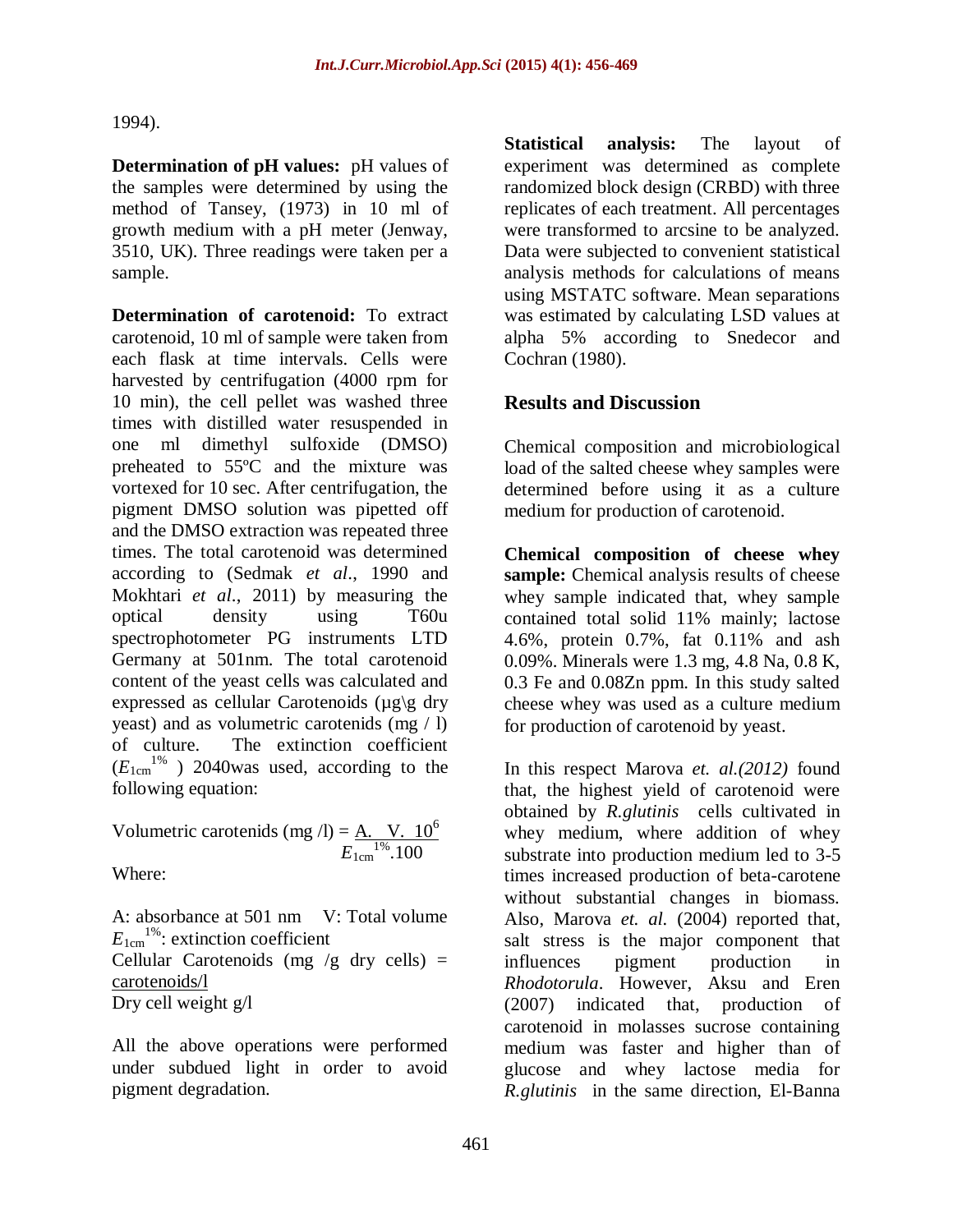*et. al.* (2012) noted that, the highest cellular and volumetric carotenoid produced by *R.glutinis* were obtained in yeast culture containing 0.4 ppm Zn.

**Incidence of microbial groups in salted cheese whey:** Obtained data of microbial analysis indicated that, the examined salted cheese whey contained the following microbial groups (cfu/ml); total viable bacterial count  $4.0x10^6$ , total mold and yeast  $7x10^5$ , lactic acid bacteria  $9.2x10^6$ , spore forming bacteria  $4.7 \times 10^5$ , and total coliform bacteria  $1.3x10^4$ .

In concern to halotolerant bacteria, total viable bacterial counts were determined using plate count agar media contained different concentrations of salt, the results show that, viable bacterial count decreased from  $3.6x10^6$ ,  $3.2x10^6$ ,  $2.6x10^6$ ,  $2.4x10^6$  and  $1.7x10^6$  cfu/ml as the salt concentration increased from 4,5,6 ,7, 8 and 9% NaCl respectively.

**Morphological, cultural and biochemical characterization of pigmented yeast**: The genus *Rhodotorula* includes three active species; *Rhodotorula glutinis*, *Rhodotorula minuta* and *Rhodotorula mucilaginosa*  (formerly known as *Rhodotorula rubra*) (Hoog *et a*l., 2001). The isolated yeast colonies were fast growing, giving red smooth and mucoid colonies on PDA. Hyphae, pseudomycelium, ascospores and ballistospores are absent in microscopic examination. Cell shape is oval with asexual reproduction by bipolar budding. The isolated strain can produce acid from soluble starch, sucrose, Manitol, sorbitol, lactose, Fructose and Mannose; and can grow in liquid medium contained NaCl up to 10% but could not grow at 16% NaCl and 50% glucose. According to Barnett *et. al.* (2000), the isolated strain was predicated as *Rhodotorula mucilaginosa* spp., so

identification was completed by genetic analysis.

### **Molecular identification**

From the initial A 260 / 280 ratio obtained. along with the intensity and molecular weight of DNA bands seen on the agarose gel in Fig. (1) it can be observed that all techniques used produced good quality.

Where:  $M = DNA$  marker,  $S = PCR$  product of sample

### **DNA Sequencing and phylogenetic analysis:**

The obtained PCR product was 850-bp long which was the same size as the region on *Rhodotorula mucilaginosa* 18S rRNA gene between the two primers. An alignment of the PCR product and the *Rhodotorula mucilaginosa* 18S rRNA gene sequence showed that the two sequence are identical. Fig. (2) Shows the sequence of such 850-bp PCR amplicon.

The 18 S rRNA analysis was used to identify the isolated yeast strain at the moleculer level. The amplification of PCR amplicon was obtained with the phenotypically identified *R. mucilaginosa* strain. Fig. (3)

Generally, it could be concluded that nucleotide sequences obtained from the positive amplification products revealed that the sample showed highly significant similarity with *R. mucilagenosa* (Y 17485) when compared to known sequences in the NCBI database. These provide strong support that the samples are straining of *R. mucilagenosa* (Y 17485). Although the sequences share high homology with known strains, Fig. (2) Shows that this homology is not consistent across the seven sequences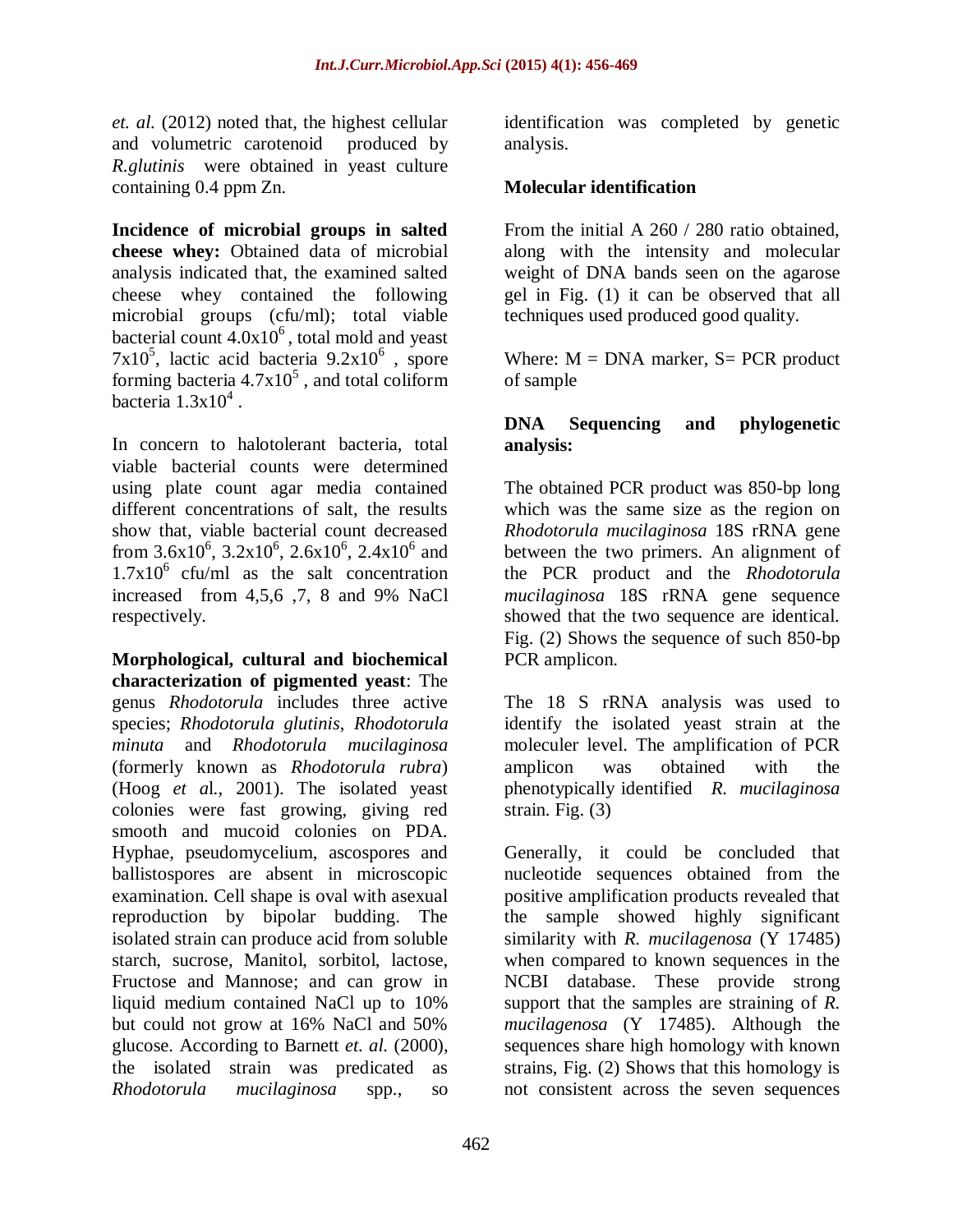obtained (Berry and Gascuel, 1997); (Creevey et al., 2004).

#### **Toxicity confirmation of** *R. mucilagenosa* **strain (Y 17485) using mice bioassay**

The mice bioassay, using intraperitoneal injuction of *R*. *mucilagenosa* strain (Y 17485) extracts showed that no toxicity found with *R*. *mucilagenosa* strain (Y 17485) concentrations.

### **Optimization of growth parameters for production of carotenoid by the yeast strains**

Yield of carotenoid is directly related to the total biomass yield, to keep both high growth rates and high flow carbon efficiency to carotenoid be optimal cultivation conditions is essential in order to achieve the maximal pigment productivity (Marova et. al., 2012). Therefore, optimum conditions for growth and carotenoids production have to be well studied.

### **Effect of incubation period**

Comparing growth of strains led to the conclusions that the growth and total carotenoids of tested strains were significantly increased after 120 hr and significantly decreased at 144 hr Table (1). Volumetric Carotenoids was 5.661 mg/l with *R. glutinis* and 9.26 mg/l with *R. mucilagenosa* (Y 17485) after 5 days at 30 °C in 8% NaCl salted cheese whey. Similarly, a previous study reported that, carotenoids production by *R. glutinis* started after the end of logarithmic growth phase then increased during the stationary phase to reach its maximum at the fifth day (El-Banna et. al., 2012). On the other hand, maximum production of carotenoid by *R. glutinis* was obtained after 80 hr (Marova et. al., 2012) and after 240 hr ( Aksu and

Eren ,2007).

### **Effect of NaCl concentration**

There was a significant increase in both growth and total carotenoid for *R. glutinies* as NaCl concentration increased up to 3%. Also *R. mocilagenosa* (Y 17485) growth and total carotenoid significantly increased as NaCl concentration increased up to 10% and 6% respectively. The effect of NaCl on carotenoid production by yeast strains was studied in salted cheese whey (1ــ10%NaCl) after 120 hr incubation time at 30 °C. The obtained result Table (2) show that. The highest production of total carotenoid for *R. glutinis* was in 3% NaCl (V. C. 6.5 mg/l with C. C. 469  $\mu$ g\g dry yeast) and for *R*. *mucilagenosa* (Y 17485) was in 6% NaCl (V. C. 5.04 mg/l with C. C. 758  $\mu$ g\g dry yeast). But special concern should be given to the produced amount of carotenoid in the medium contained 10% NaCl cheese whey which indicate that high concentration of salt produces reasonable high total carotenoid, where *R. glutinis* produced V. C. 2.9 mg/l with C. C. 369  $\mu$ g\g dry yeast and *R*. *mucilagenosa* **(**Y 17485) produced V. C. 3.08 mg/l with C. C. 342  $\mu$ g\g dry yeast. Finding of *Marova et. al*.(2004) revealed that, cellular carotenoid increased 2.5-fold with *R. glutinis* and 6-fold with *R*. *mucilagenosa* (Y 17485) in a culture medium containing 10% NaCl, and emphasized that, salt stress is the major component that influences pigment production in these strains. In an effort to explain the reason for this observation, carotenoid act as membrane-protective antioxidants that efficiently scavenge free radicals, consequently, carotenoid biosynthesis involved in stress response mechanisms so, non-phototrophic microorganisms rely on carotenoid for protection when growing in light and air (Britton et. al.,1998). During stress different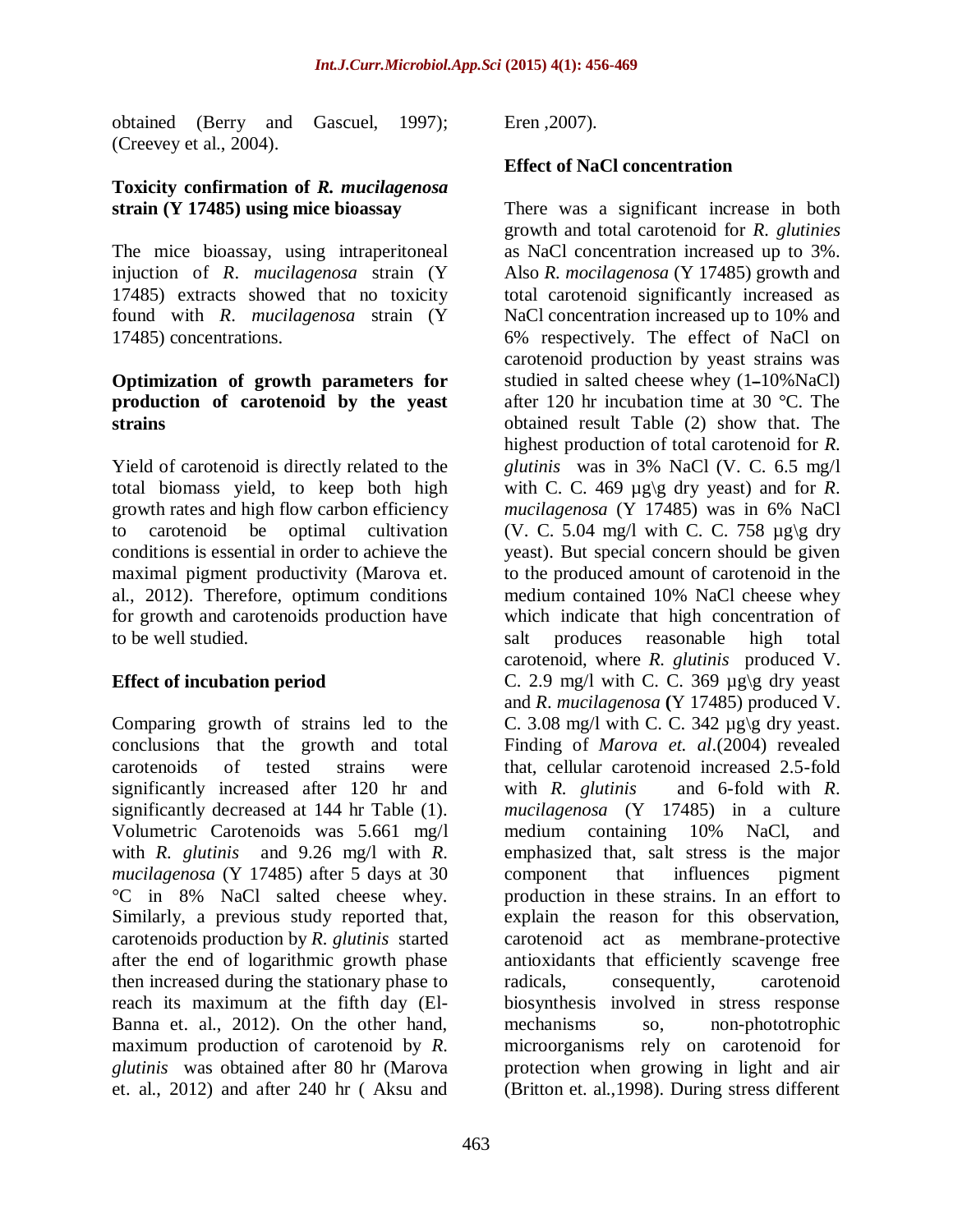classes of substances are overproduced; microbial cells exposed to mild stress can develop tolerance not only to higher doses of the same stress, but also to stress caused by other agents as a cross-protection phenomenon (Sigler *et. al.,* 1999). Therefore, salt stress influence carotenoid production in yeasts.

### **Effect of temperature:**

Incubation temperature is an important impact affecting both growth and carotenoid production of yeast strains. Data presented in Table (3) show that, the growth and total carotenoid for *R. glutinis* significantly increased on the raising of temperature up to 30 ºC and significantly decreased above 30 °C probably due to the denaturation of the microbial enzyme system at higher temperature. On the other hand the growth of *R. mucilagenosa* (Y 17485) was nonsignificantly decreased and the total carotenoid was significantly increased with raising the temperature up to 30 ºC. It could be noticed that, after 120 hr incubation of yeast strains in salted cheese whey culture medium at 30ºC; the highest growth of yeast was 13.95 g\l for *R. glutinis* with V. C. 6.54 mg/l. On the other hand, although *R*. *mucilagenosa* (Y 17485) gave low growth  $(6.65 \text{ g/l})$  dry cell weight at 30 °C, high V. C. (5.04 mg/l) with the highest C. C. 758  $\mu$ g\g dry yeast were obtained. A similar trend was observed by, Aksu and Eren (2005 and 2007) who reported that, the optimum temperature for total carotenoid production was at 30 ºC for *R. glutinis* and *R*. *mucilagenosa .* In contrast, El-Banna *et al.* (2012) found that, the optimal temperature for production of cellular carotenoid was 15 °C by *R. glutinis*, however, the optimal temperature for cell growth (dry biomass) and consequently production of volumetric carotenoid was 25 °C.

# **Effect of initial pH**

Table (4) shows the growth and total carotenoid production by both yeast strains after 120 hr at 30  $\degree$ C at various initial pH values ranging from 4 to 7.8. Results indicated that, with raising the pH, carotenoid production significantly increased and reached the maximum level at pH 6.6. Further increase in pH over 6.6 resulted insignificantly reduction of both growth and total carotenoid. Where, V. C. were 6.5 mg/l with C. C. 469  $\mu$ g\g dry yeast for *R. glutinis* and V. C. 5.04mg/l with C. C. 758 µg\g dry yeast for *R*. *mucilagenosa (*Y 17485).

The obtained results are in consistence with previous studies Aksu and Eren (2005 and 2007) which noted that, optimum pH for total carotenoid production was 7.0 for *R*. *mucilagenosa* (Y 17485) and 6.0 for *R. glutinis .*

Generally, formation of carotenoid in microorganisms is dependent on the strain, the culture medium and condition cultivation (Sandmann et. al., 1999). Although, Marova *et. al.* (2012) found that, yeast strain *R*. *mucilagenosa* (Y 17485) exhibited in most cases similar biomass production characteristics as *R. glutinis* , while pigment production was substantially lower. However, results (table1-4) of the current study indicated that, cellular carotenoid production (ratio of carotenoids  $(\mu g)$  dry cell yeast  $(g)$ ). For *R*. *mucilagenosa (*Y 17485) was manly higher than production by *R. glutinis* . In agreement with Aksu and Eren(2005) who emphasized that, *R*. *mucilagenosa* (Y 17485) will be one of the most promising yeast strain for the commercial production of Carotenoid from agricultural wastes as a cheap carbon sources. Results of the present study are in consistence with *Marova et. al. (2012)* who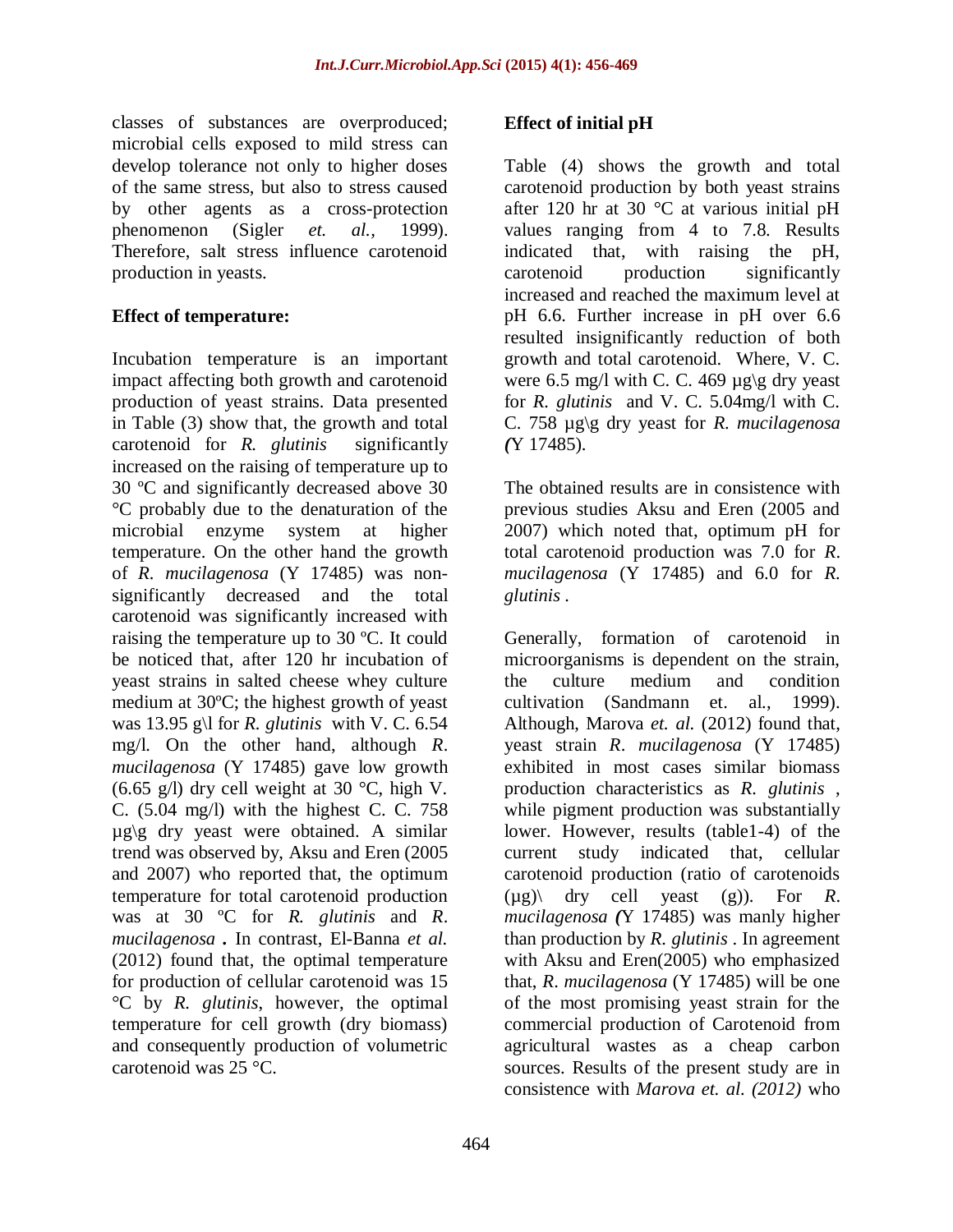reported that, addition of whey substrate into production medium led to 3-5 times increased production of beta-carotene by *R. glutinis* . The obtained results also, indicate that optimum conditions for biomass and carotenoid production were incubation at 30°C for 120 hr and pH6.6.

In conclusion, efficient productivity of carotenoid by yeast depends on optimization of condition of both growth rate and cellular carotenoid production. The highest biomass and carotenoid production by both strains

were obtained after 120 hr at30 °C with initial pH 6.6, but NaCl concentration was 3% for *R. glutinis* and 6% for *R*. *mucilagenosa* (Y 17485). In fact carotenoid biosynthesis in yeast is involved in stress response mechanism, hence salt stress is considered a major component influences pigment production in Rhodotorula. The data obtained suggested *R*. *mucilagenosa* (Y 17485) as a promising microorganism for commercial production of carotenoid from whey cheese.

|                   | R. glutinis    |                   |                     |                | R. mucilagenosa |                     |  |
|-------------------|----------------|-------------------|---------------------|----------------|-----------------|---------------------|--|
| <b>Incubation</b> | Dry cell       | total carotenoids |                     | Dry cell       |                 | total carotenoids   |  |
| period (hr.)      | Weight $(g I)$ | V. C.             | C. C.               | Weight $(g l)$ | V. C.           | C. C.               |  |
|                   |                | (mg)              | $\mu$ g\g dry yeast |                | (mg)            | $\mu$ g\g_dry yeast |  |
| 24                | 5.42           | 1.421             | 262                 | 6.16           | 2.254           | 366                 |  |
| 48                | 5.61           | 2.058             | 367                 | 8.03           | 2.352           | 292                 |  |
| 72                | 10.79          | 4.191             | 388                 | 7.76           | 2.867           | 369                 |  |
| 96                | 11.56          | 5.073             | 439                 | 8.1            | 3.014           | 372                 |  |
| 120               | 12.93          | 5.661             | 438                 | 9.26           | 3.602           | 388                 |  |
| 144               | 10.10          | 4.362             | 431                 | 8.32           | 3.931           | 378                 |  |

Initial pH 6.6 NaCl concentration 8% incubation temperature 30 ºC inoculum size 3% shaking speed 120 rpm Cellular Carotenoids (c. c.) Volumetric Carotenoids (v. c.) LSD (hr x Dry cell Weight<sub>0.005)</sub> = 0.1956 LSD (hr x V. C. (mg/l) <sub>0.005</sub>) = 0.0767 LSD (hr x C. C.  $\mu$ g\g dry yeast)  $_{0.005}$ ) = 12.61

|  | <b>Table.2</b> Effect of NaCl concentration on the production of biomass and total carotenoid |
|--|-----------------------------------------------------------------------------------------------|
|--|-----------------------------------------------------------------------------------------------|

|                      |                | R. glutinis       |                     | R. mucilagenosa |                   |                     |
|----------------------|----------------|-------------------|---------------------|-----------------|-------------------|---------------------|
| <b>NaCl</b>          | Dry cell       | total carotenoids |                     | Dry cell        | total carotenoids |                     |
| <b>concentration</b> | Weight $(g l)$ | V. C.             | C. C.               | Weight $(g l)$  | V. C.             | C. C.               |
|                      |                | (mg)              | $\mu$ g\g dry yeast |                 | (mg)              | $\mu$ g\g dry yeast |
| 1%                   | 2.87           | 1.47              | 512                 | 5.35            | 1.47              | 274                 |
| 3%                   | 13.95          | 6.54              | 469                 | 7.03            | 2.352             | 334                 |
| 6%                   | 4.33           | 1.47              | 339                 | 6.65            | 5.044             | 758                 |
| 8%                   | 5.42           | 1.421             | 262                 | 6.16            | 2.254             | 366                 |
| 9%                   | 8.39           | 1.83              | 219                 | 7.73            | 2.867             | 370                 |
| 10%                  | 7.96           | 2.94              | 369                 | 9.02            | 3.088             | 342                 |

Initial pH 6.6 incubation period 120 hr. Incubation temperature 30 ºC

inoculum size 3% shaking speed 120 rpm Cellular Carotenoids (c. c.)

Volumetric Carotenoids (v. c.) LSD (NaCl% x Dry cell Weight  $(g/1)_{0.005}$ ) = 0.5667

LSD (NaCl% x V. C. (mg/l)  $_{0.005}$ ) = 1.166 LSD (NaCl% x C. C. (µg\g dry yeast)  $_{0.005}$ ) = 5.873

**Table.3** Effect of incubation temperature on the production of biomass and total carotenoid

|                               | $*R$ . glutinis | $**R$ . mucilagenosa |                   |  |  |
|-------------------------------|-----------------|----------------------|-------------------|--|--|
| Drv cell<br>total carotenoids |                 | Drv cell             | total carotenoids |  |  |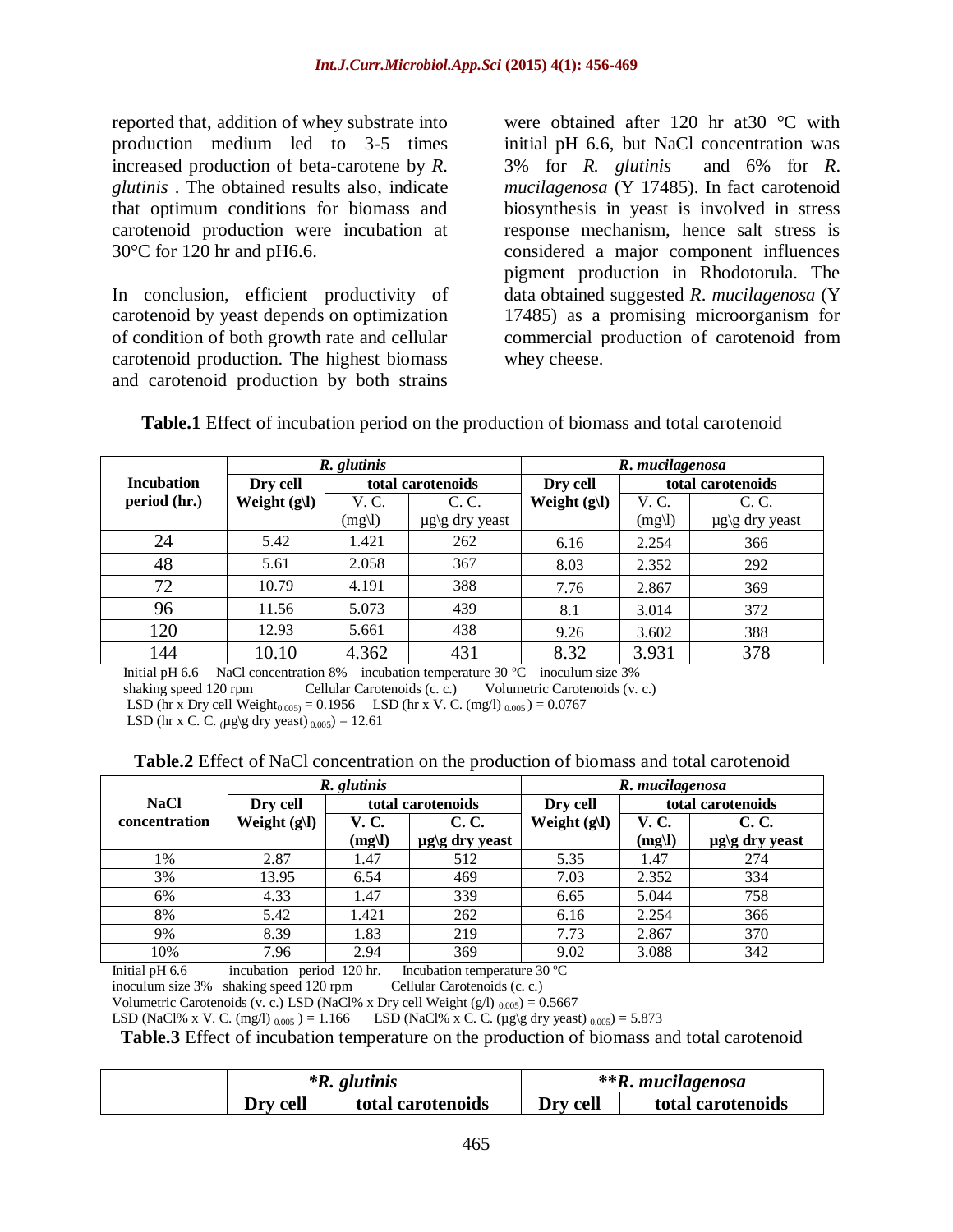| <b>Temperature</b><br>$\mathcal{C}^{\infty}$ | Weight<br>(g l) | <b>V.C.</b><br>(mg) | C. C.<br>$\mu$ g\g dry yeast | Weight<br>(g l) | <b>V.C.</b><br>(mg) | C. C.<br>$\mu$ g\g dry yeast |
|----------------------------------------------|-----------------|---------------------|------------------------------|-----------------|---------------------|------------------------------|
| 25                                           | 8.87            | 2.37                | 267                          | 7.17            | 2.13                | 297                          |
| 30                                           | 13.95           | 6.54                | 469                          | 6.65            | 5.04                | 758                          |
| 35                                           | 8.08            | 2.49                | 308                          | 8.53            | 3.51                | 411                          |
| 40                                           | 10.01           | 2.12                | 211                          | 5.45            | 1.37                | 251                          |

Initial pH 6.6 incubation period 120 hr. \* NaCl concentration 3% \*\* NaCl concentration 6% inoculum size 3% shaking speed 120 rpm Cellular Carotenoids (c. c.) Volumetric Carotenoids (v. c.) LSD (Temp. x Dry cell Weight  $(g/1)_{0.005}$ ) = 1.216 LSD Temp. x V. C. (mg/l)  $_{0.005}$ ) = 1.676 LSD (Temp. x C. C. ( $\mu$ g\g dry yeast)  $_{0.005}$ ) = 9.240

|     |          | $*R$ . glutinis |                          | **R. mucilagenosa |        |                          |
|-----|----------|-----------------|--------------------------|-------------------|--------|--------------------------|
|     | Dry cell |                 | <b>Total carotenoids</b> | Dry cell          |        | <b>Total carotenoids</b> |
| pH  | Weight   | V. C.           | C. C.                    | Weight            | V. C.  | C. C.                    |
|     | (g l)    | (mg)            | $\mu$ g\g dry yeast      | (g l)             | (mg)   | $\mu$ g\g dry yeast      |
| 4   | 8.02     | 1.23            | 145.5                    | 8.63              | 0.2145 | 24.5                     |
| 5.4 | 9.82     | 2.45            | 249.5                    | 8.61              | 2.087  | 242                      |
| 6.6 | 13.95    | 6.54            | 469                      | 6.65              | 5.044  | 758                      |
| 7.2 | 9.06     | 3.42            | 378                      | 8.58              | 2.518  | 293                      |
| 7.8 | 8.16     | 3.87            | 474.5                    | 5.31              | 1.266  | 237.5                    |

Incubation period 120 hr. \* NaCl concentration 3% \*\* NaCl concentration 6% inoculum size 3% shaking speed 120 rpm Incubation temperature 30°C Cellular Carotenoids (c. c.) Volumetric Carotenoids (v. c.) LSD (pH x Dry cell Weight (g/l)  $_{0.005}$ ) = 0.006 LSD (pH x V. C. (mg/l)  $_{0.005}$ ) = 0.005 LSD (pH x C. C. (µg\g dry yeast)  $_{0.005}$ ) = 113.914



**Fig.1**

**Fig.1** Agarose gel electrophoresis of PCR product 18S rRNA analysis of *Rhodotorula*

**Fig.2** Sequence of 18S rRNA from *Rhodotorula*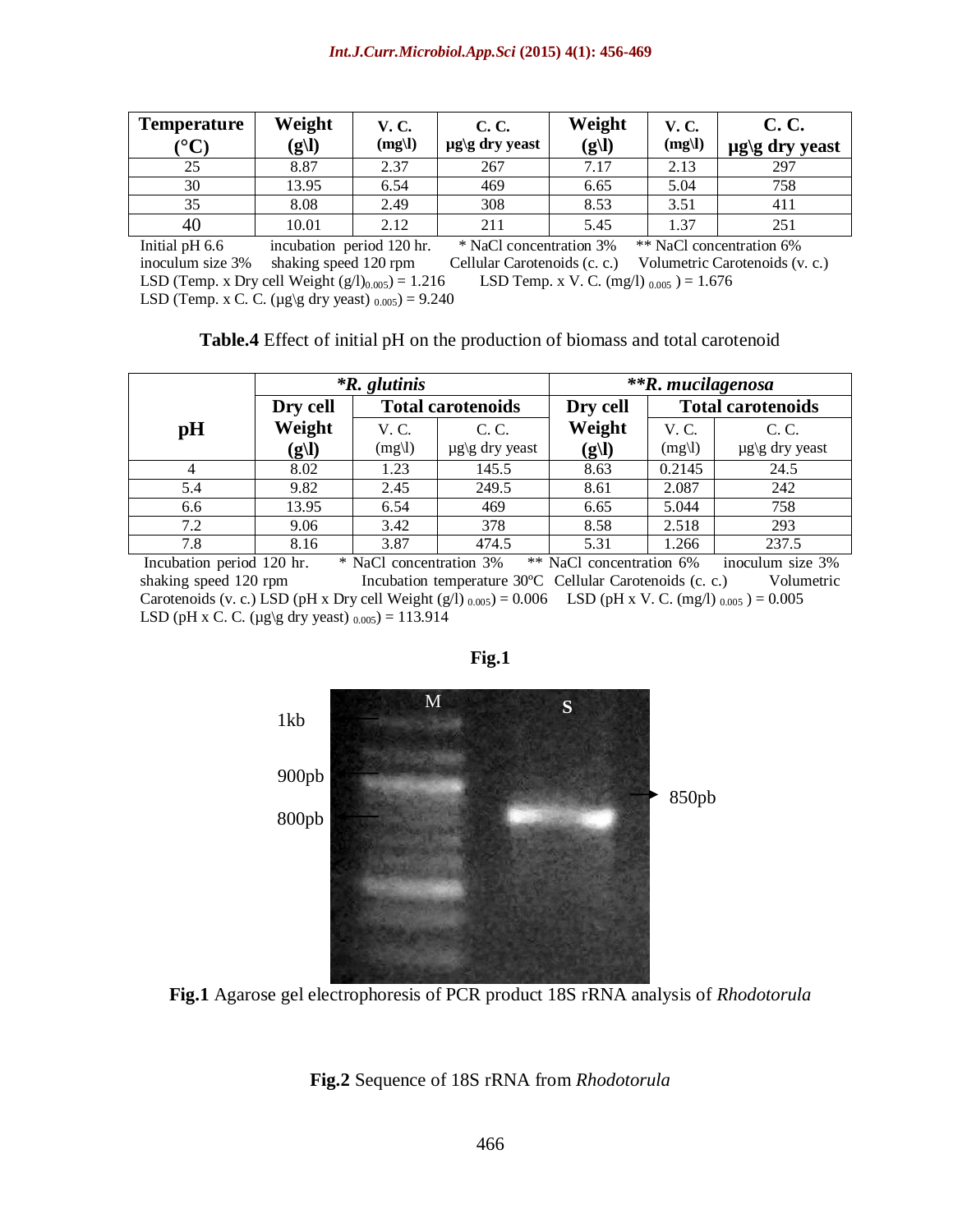NNNNNNNNNNNNNCCTGNTTTGAGATCTAATCTTANATGTAGACATTCTGATTAGAAGCTTCCTTTAACCCAACCCGGCTCTAGTCCGAAGACT AGAATTCCTCAGCGAATAGTCTATTACGCCAAGTCAATCCGAAGTTCGATTGCGGATGCTAATGCATTACGAACGAGCTAGACCGTAAAGGCC AGCAGCGCTCAGAAACCAAACACCTCTTCAATCATTAAGAAAGAGGAGGGTTGAAGTATTCATGACACTCAAACAGGCATGCTCCACGGAATA CCATGGAGCGCAAGGTGCGTTCAAAGATTCGATGATTCACTGAATTCTGCAATTCACATTACTTATCGCATTTCGCTGCGTTCTTCATCGATGCG AGAGCCAAGAGATCCGTTGTTGAAAGTTTTATTTTGTTATAAAATTTAATACATTCATAGACTTTGTGTTTATAAGTGAATAGGAGTTCGCTCTC TTGCGAGAGTTACTATCCCAAACAAGTGCACAGGGTTAGAAAGTGAGAGTTCGGACTCCAAGTTAAGTTGGACGTCCTATATTCACTAATGATC CTTCCGCAGGTTCACCNNNANNNAAGNGATCATTNGTGAATATAGGACGTCNANCTTNNCTTGGNGTCNGAACTCTCACTTTCTAACCCTGTGC ACTTGTTTGGGATAGTAACTCTCGCANGAGAGCGNACTCNNATTCTCTTATCAACACGNCNGTNNATGTATGTANNTTTTTTTNACAAAANAAN ACTTNNNNCAACGNACGCTNGNNNNCTGNNTCGATNAANNACGNNCGAANTGCGTGAAGTNNTNNGNAATTGNNANANNCGGNGAANNCNG NATCNTTNNANGNCCTNGGNNNCNGNNNTNCGNNNANNAGGNNNNTNNNAGGNNGANNANNNNNNNNCNNNCCNNNCTNTANNNNNNNAA NNNNNNTNNNNNCGNANCGCNGNNNNNCNTNNNNNNNNNNNNNNNANNNANNNNNNCNNNNCNNNNGNNNNNNNGGGNNANNNNNNNNN NNNNNNTCNNNNNNNAANNNNNGNNNNNNNNNNNNNNNNCNNTNNANNNNNNNNNNNANNNCNNANTNANNNNNNNGNNNAAN

# **Fig.3** phylogenetic dendogram constructed from 18S rRNA sequence of *Rhodotorula* isolate and their related strains in GenBank



### **References**

- Agrawal, M.; Yadav, S. Patel, C. Raipuria, N. and Agrawal, M. K. (2012). Bioassay methods to identify the presence of cyanotoxins in drinking water supplies and their removal strategies. Euro. J. of Experimental Biolo. , 2(2):321-336.
- Aksu, Z. and Eren, A. T. (2007). Production of carotenoid by isolated of *Rhodotorula glutinis*. Biochem. Engin. , 35:107-113
- Aksu, Z. and Eren, A. T. (2005). Carotenoids production by the yeast Rhodotorula mucilaginosa Use of agricultural wastes as a carbon

source. Process biochem., 40: 2985- 2991.

- AOAC (2000). Official Methods of Analysis. 17th edn., Washington, DC: Association of official Analytical Chemists
- APHA.(1971). Standard methods for the examination of water and waste water, 13th Ed. Am. Publ. Health ASSOC., New York, p: 123.
- Barnett, J.A.; R.W. Payne and D. Yarrow (2000). Yeasts: Characteristics and Identification. pp 23-35, 54-81. Barnett, J.A.; R. W. Payne and Yarrow, D. (eds.). 3rd Ed., Cambridge University Press

Berry, V. and Gascuel, O. (1997).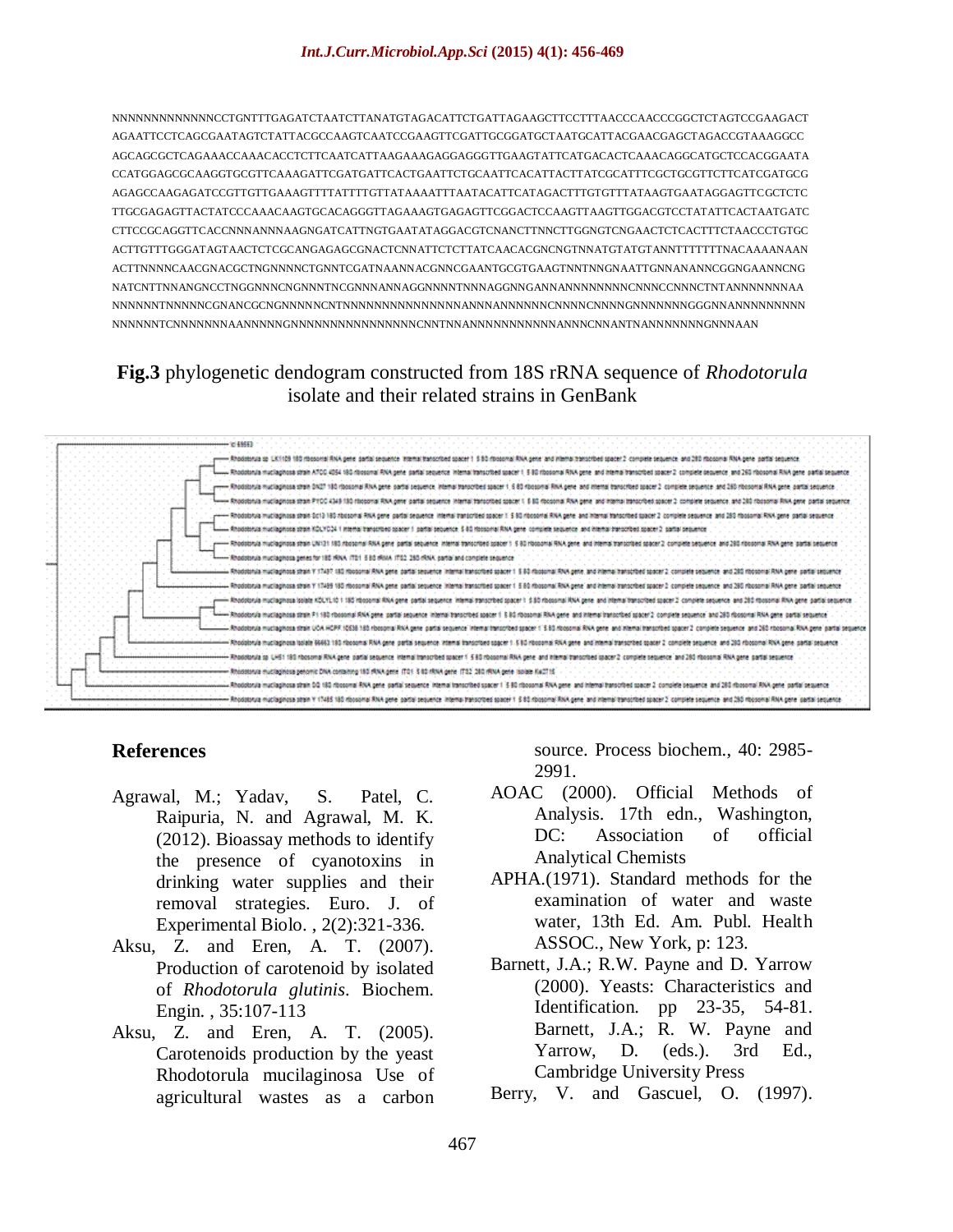Inferring Evolutionary Trees with Strong Combinatorial Evidence. Proceedings of the third annual international computing and combinatorics conference. 111-123

- Bhosale, P. and Gadre, R. V. (2001) Optimization of carotenoid production from hyper-producing *Rhodotorula glutinis* mutant 32 by a factorial approach. . J. of Appl, Microbiol., 33:12-16
- Boom, R. ; Sol, C. ; [Salimans, M.](http://www.ncbi.nlm.nih.gov/pubmed?term=Salimans%20MM%5BAuthor%5D&cauthor=true&cauthor_uid=1691208) ; [Jansen](http://www.ncbi.nlm.nih.gov/pubmed?term=Jansen%20CL%5BAuthor%5D&cauthor=true&cauthor_uid=1691208)  [,L.](http://www.ncbi.nlm.nih.gov/pubmed?term=Jansen%20CL%5BAuthor%5D&cauthor=true&cauthor_uid=1691208) ; [Wertheim-van Dillen M.](http://www.ncbi.nlm.nih.gov/pubmed?term=Wertheim-van%20Dillen%20PM%5BAuthor%5D&cauthor=true&cauthor_uid=1691208) and [van der Noordaa J.](http://www.ncbi.nlm.nih.gov/pubmed?term=van%20der%20Noordaa%20J%5BAuthor%5D&cauthor=true&cauthor_uid=1691208), (1990). Rapid and simple method for purification of nucleic acids, J. Clin. Microbiol., Mar: 495-503.
- Britton, G; Liaaen-Jensen, S; Pfander, H; (1998). Carotenoids. Bios. and Metabol. Birkhäuser Verlag Basel, 3: 13-140.
- Brown,T. and J. Grzybowski (1995).Preparation of synthetic oligodeoxynucleotide probes. In Gene Probes I (Hames B. D. and S. J. Higging IRL Press at Oxford University Press Oxfored New York Tokyo,145-166.
- Certik, M.; Hanusova, V.; Breierova, E.; Marova, I. & Rapta P. (2009). Biotechnological production and propertiesof carotenoid pigments In: Biocatalysis and Agricultural Biotechnology (415 p.), Chapter 25, pp.358-373. Tailor and Francis Group LLt, ISBN 978-1-4200-7703- 2
- Charles, P. (1970).Isolation of deoxy ribonucleic acids pp.16,23 (Ledouk,L. ed.), uptake of informative Molecules by living cells. North-Holland Publishing Company.
- Creevey, C.J.; Fitzpatrick, D.A.; Philip, G.K.; Kinsella, R.J.; O'Connell, M.J.; Pentony, M.M.; Travers,

S.A.;Wilkinson, M. and McInerney, J.O. (2004). Does a tree-like phylogeny only exist at the tips in the prokaryotes?. Proceedings of the royal society London B: Biol. Sci.,271,:2551-2558

- De Man, J. C.; Rogosa, M. and Sharpe, M. E. (1960): A medium for the cultivation of Lactobacilli. J. Appl. Bacteriol. ,23:130-135.
- Difco Manual (1984). Dehydrated culture media and reagents for microbiology.  $10^{th}$ Ed. Difco laboratories, Detroit Michgan 48232 USA., pp. 712-714.
	- Dubois, M.;Gilles, K.A.; Hamilton, J.; Rebers, P.A. and Smith, F. (1956): Colorimetric method for determination of related substances. Anal.Chem. 28, 250-352
- El-Banna, Amr A; Amal, Abd El-Razek M and Ahmed, El-Mahdy R. (2012). Some Factors Affecting the Production of Carotenoids by Rhodotorula glutinis var. glutinis. Food and Nutri. Sci., 3: 64-71.
- Frengova, G. ; Emilina, D. and Dora, M. (2004). Improvement of Carotenoid-Synthesizing Yeast *Rhodotorula rubra* by Chemical Mutagenesis. Biotechno. and Bioengin., 59: 99- 103
- Frengova, G. ; Simova, E. ; Pavlova, K. ; Beshkova, B. ;and Grigorova, D.(1994). Formation of carotenoids by *Rhodotorula glutinis* in whey ultrafiltrate. Biotechnol. Bioeng. , 44: 888–894.
- Gupte, A. and Nair,J. (2010).β-Galactosidase production and ethanol fermentation from whey using *Kluveromuces marxianus* NCIM 3551. J. of Scientific and Indust. Research . , 69:855-859.
- Harrigan, W. F. and Mc. c.ance, M. E. (1976). Laboratory Methods in